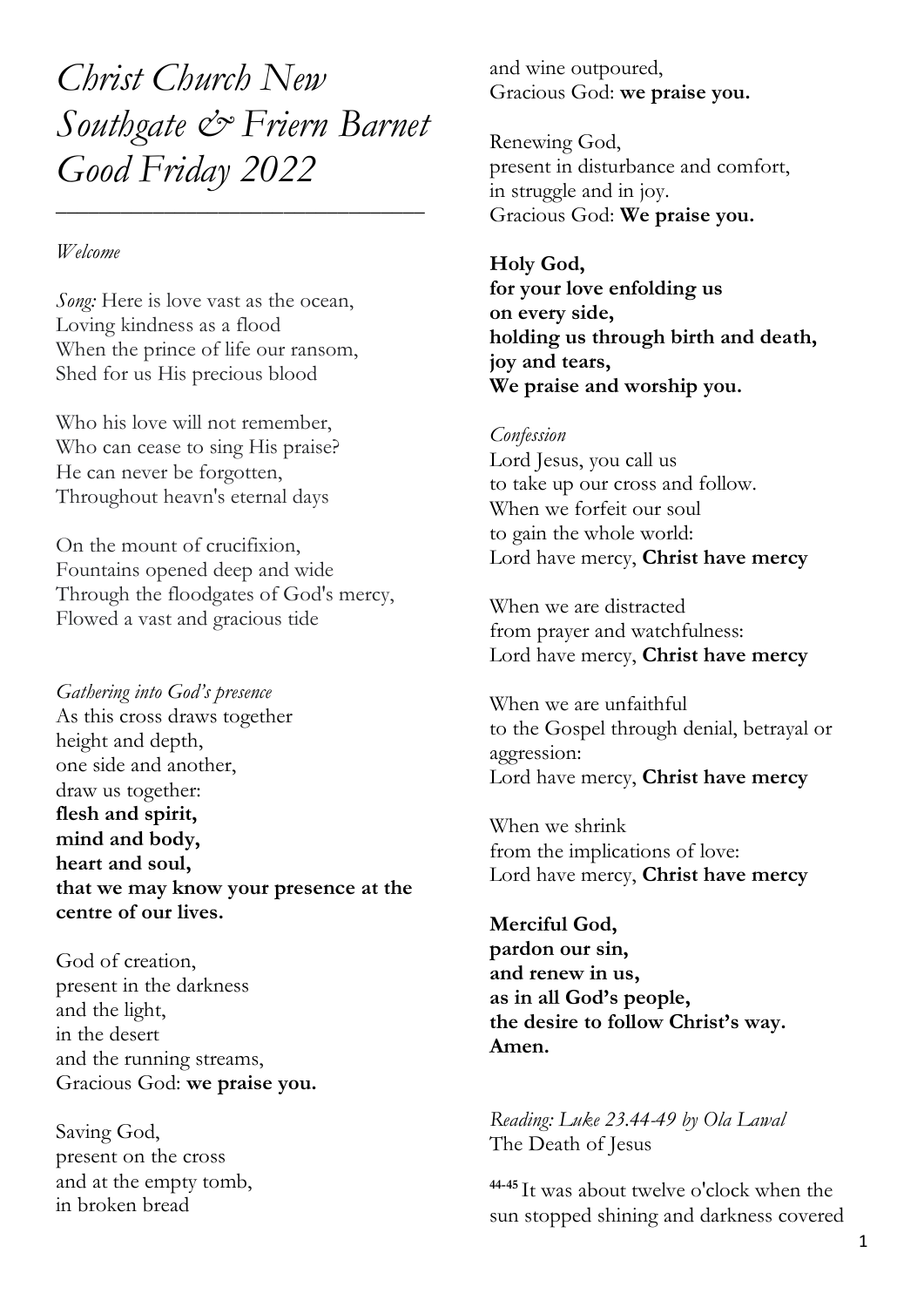the whole country until three o'clock; and the curtain hanging in the Temple was torn in two. **<sup>46</sup>** Jesus cried out in a loud voice, "Father! In your hands I place my spirit!" He said this and died.

<sup>47</sup>The army officer saw what had happened, and he praised God, saying, "Certainly he was a good man!"

**<sup>48</sup>** When the people who had gathered there to watch the spectacle saw what happened, they all went back home, beating their breasts in sorrow. **<sup>49</sup>**All those who knew Jesus personally, including the women who had followed him from Galilee, stood at a distance to watch.

*Song:* When I survey When I survey the wondrous cross On which the Prince of Glory died My richest gain I count but loss And pour contempt on all my pride

Forbid it Lord that I should boast Save in the death of Christ my Lord All the vain things that charm me most I sacrifice them to His blood

See from His head His hands His feet Sorrow and love flow mingled down Did ever such love and sorrow meet Or thorns compose so rich a crown

Were the whole realm of nature mine That were an offering far too small Love so amazing so divine Demands my soul my life my all

# *Sermon: 'In darkness, the power of God is moving' by Rev'd Ruth Moriarty*

In the beginning when God created the universe, the earth was formless and desolate. The raging ocean that covered everything was engulfed in total darkness. And the power of God was moving. And the power of God was moving.

At 12 o clock on that day, darkness covered the whole country. Darkness was everywhere for three solid hours. And the power of God was moving.

Here we see darkness in different ways:

Darkness that was symbolic of the power of evil at work in those who acted in fear, who believed conspiracy, who resisted liberation. This was the time when the power of darkness ruled.

Darkness that was prophetic, darkness that would come again in the days of the early church as Jerusalem falls. Darkness that comes every time the innocent suffer, every time power is corrupted, every time violence reigns. Every time Jesus is denied as the Christ.

Darkness that reminds us that Jesus dies not just for me but for the whole world, for the entire cosmos is involved and disturbed as Jesus is nailed to a tree. We see darkness as part of creation grieving the death of the son of God, the one who entered the darkness and brought life.

The prophet Joel foretells the day of the Lord as one of shaking the earth and changing the relationship between heaven and earth. At Christ's birth the skies were filled with angelic light and song, but now the sun is stopped and darkness heralds his death. The whole of creation is waiting, paused at the sight of Christ on the cross.

In darkness and dereliction, Jesus speaks: In your hands, I place my spirit. In darkness, the power of God was moving. In darkness, Jesus places his spirit back to the Father. He entrusts the mission to the earth, to humanity once more into God's hands. In darkness, they are found with each other again.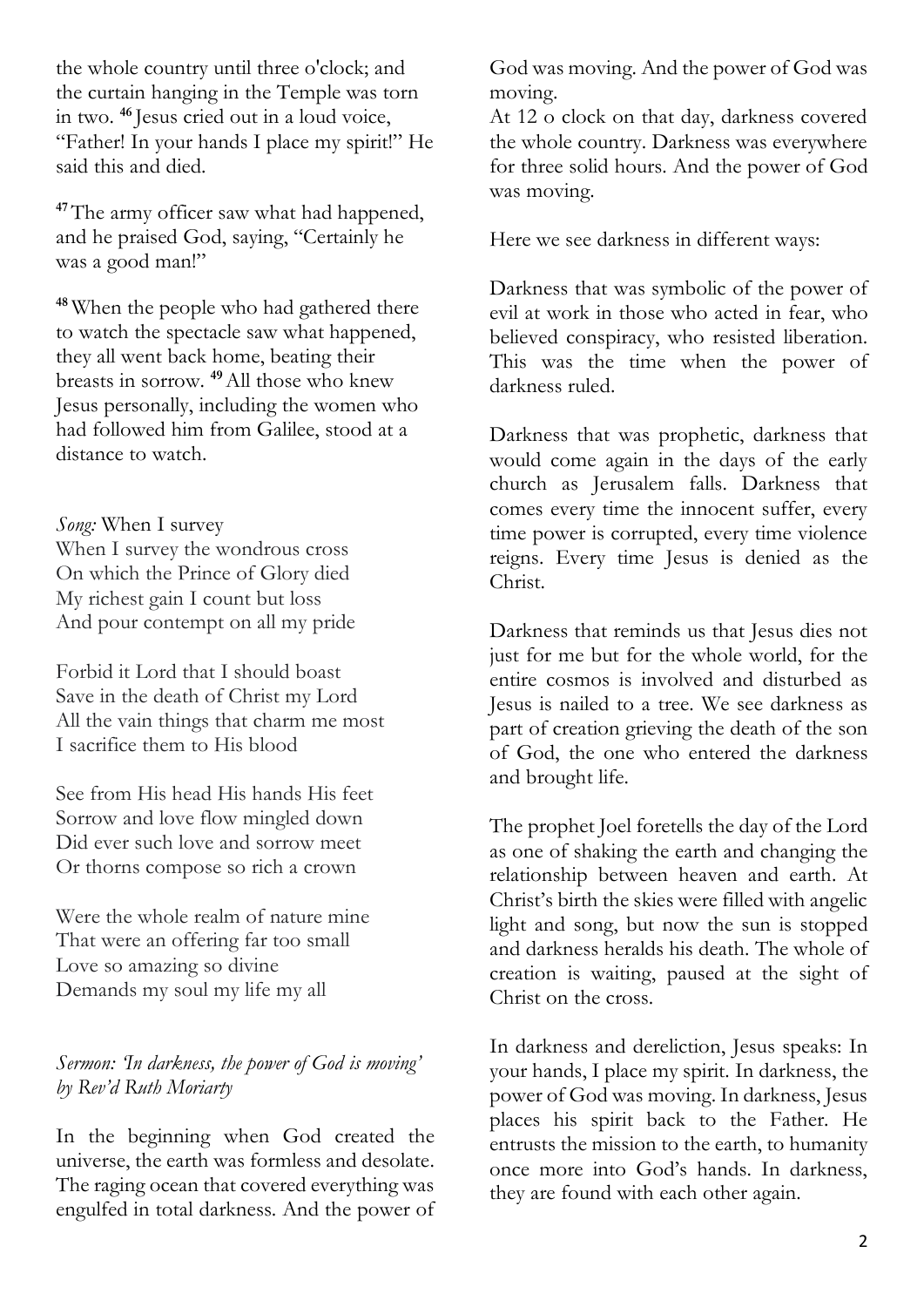In our darkness, as individuals battling the black dog of depression, the cave of grief, loss and despair, we acknowledge the reality of our darkness and in trust we place our hand into the hand of God. In our world of darkness, where violence and war dominate too many lives, where disasters turn off the lights and darkness reigns, where addiction enfolds and encircles so that light has gone, we acknowledge the reality of the world's darkness, and we lament. We are shaken if not destroyed by loss, destruction, and death. In Luke, we see Christ present in suffering and darkness. We entrust your world to you Lord and we long for light.

And yet if the scriptures teach us anything today, we learn this: in the darkness, the power of God is moving. It was moving before the earth was created, it was moving in the clouds enveloping Moses, in the plagues of Egypt, at the cross and will be moving in that dark cold tomb. For just as a seed grows in the dark, deep down in the earth, so God is moving in the darkness. God is not static, he is moving. God is not bound to light; he moves in the shadows too. For where else can he bring light but in darkness?

To some the darkness of Christ's death was a spectacle, a spooky day out. To some it was the darkest of days which bore the death of the one they loved. But to one, a centurion, the power of God was moving. For in every other execution, surely evil was rid and justice satisfied. But this man, surely was a good man. Surely this man was someone to praise God about. Surely this was the moment in time when the world flipped, when through the darkness God moved, God moved in the darkest of hearts and the most wretched of hours. In this time of darkness, God still called those with vision to faith. In this time of darkness, change ripped through the world as the temple curtain tore, for here was a king who suffered in the dark, who bled and died for the whole world. Here is a king who

willingly gave himself up to the powers of darkness in religion, power and politics. Here is a king who began a new kind of kingdom, where even in the darkness, God is active, or where even in the darkness, God is moving.

## *Responsive Prayer using: Psalm 22*  By Jim Cotter

In the depth of our darkness **You are rising, O Christ**

## *Reflective activity: Prayers at the cross*

As we linger today in the darkness of Good Friday, what can you place into the hands of God? What can you trust God with? Write a short prayer to God looking onto the cross as those who followed Christ did.

*Song:* Let us kneel at Calvary, wonder at this mystery, with the words 'Father forgive', Jesus dies that we might live. He was stripped so we might dress in his robe of righteousness. Bore the burden of our sin, as the nails pierced his skin.

*We will kneel in adoration at our King's sacrifice, see the scandal and the glory as his death brings us life.*

*All our hope and our salvation are in his sacrifice, at the cross.*

At the hill they call the skull, he was crushed; we are made whole. Jesus drank our bitter cup, pouring out his precious blood. God forsaken all alone, Jesus made our shame his own. Suffered hell on earth to save those who drove him to the grave.

*We will kneel...*